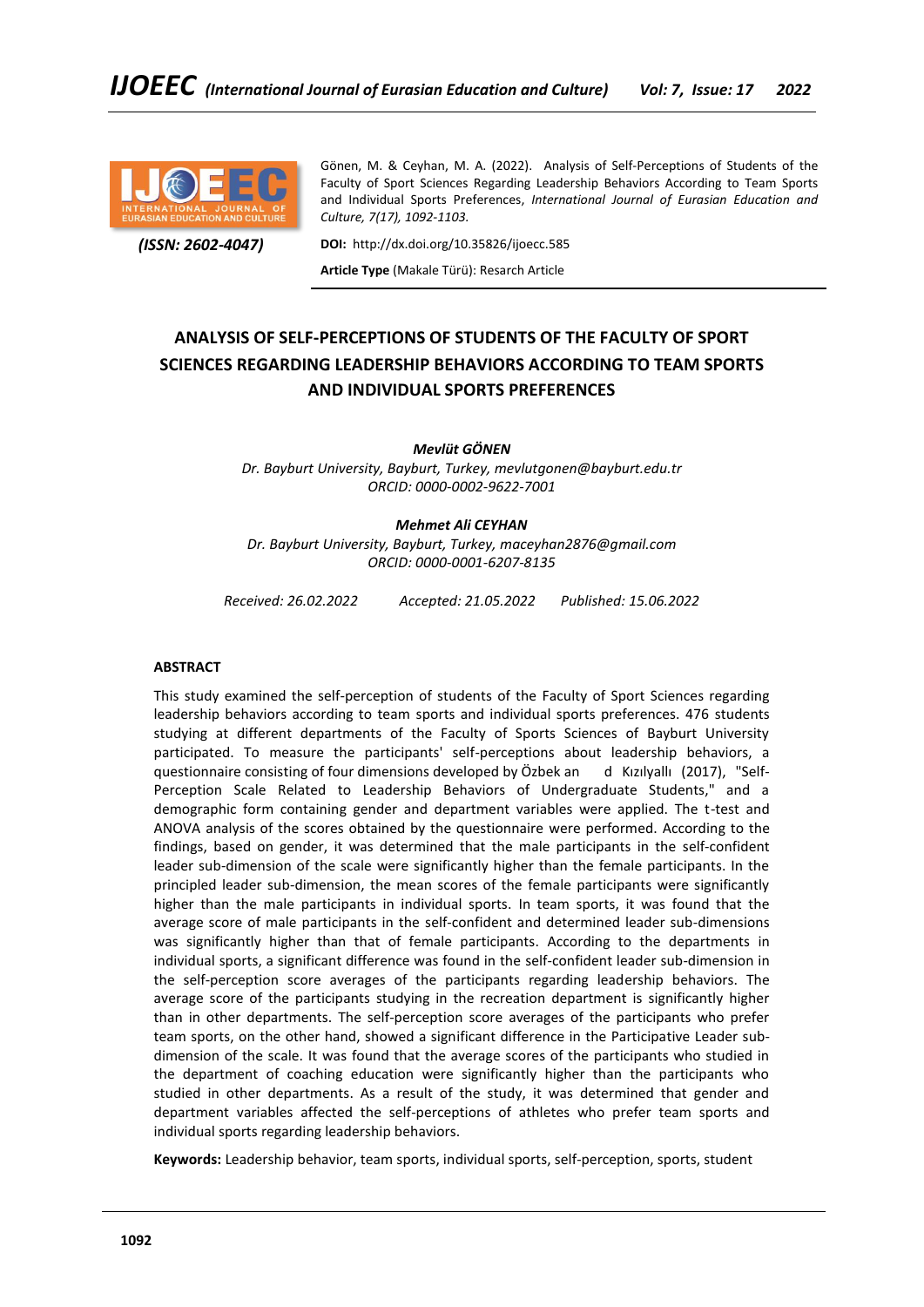#### **INTRODUCTION**

In societies, some people stand out and are followed as having more advanced knowledge, experience, intelligence, experience, courage, vision, charisma, etc., than other people. These people are known as leaders. There are various views on whether leaders innate or acquire leadership characteristics. Understanding the effect of education and sports, which is a part of education, in developing leadership characteristics will guide people on the path to be followed in developing leadership characteristics. Knowledge of the impact of education and sport, which is part of education, on the development of leadership traits will guide the path to develop leadership traits in people.

Leadership has been one of the most exciting and researched concepts in the social sciences. In this regard, various definitions related to the concept of leadership have been made. Among these definitions, the definition that we can consider per the subject of the research and its comprehensiveness is as follows: Leadership is the sum of the ability and knowledge to gather people around specific goals and to influence them with characteristics and skills such as intelligence, understanding, cooperation, determination, persuasiveness, reliability, energy, patience, self-confidence, adaptability, sensitivity to the social environment, to achieve these goals (Eren, 2000; Sungur, 1997). Leadership requires perceiving the problem, showing the solution options to the followers, and benefiting from the power of the group in the applications related to the solution. Leadership is the last act that brings people and all potential in an organization and the organization to success. Therefore, leadership is an inevitable element for an organization to succeed (Yetim, 1999).

Whether leadership is learnable has been a subject of great interest and studied in the academic field (Extejt & Smith, 2009). Studies on the process of leadership and the leader's personal characteristics have led to the emergence of different leadership models. In this regard, some leadership models are as follows (Çelik & Sunbul, 2008).

Autocratic Leadership: This leadership style is the opposite of the democratic method. Such leaders essentially exclude those who follow them from the administration. The followers have no say in determining the goals, plans and policies. They are only obliged to strictly follow the orders they have received from the leader. Management authority is completely concentrated on the leader (Eren, 2000).

Democratic Leadership: Democratic leaders tend to share management authority with group members. For this reason, the leader always determines the leadership behavior in line with the ideas and thoughts received from the subordinates while determining the goals, plans, and policies, making the division of labor, and creating the work orders. Democratic leadership style is a way that is owned by a person in influencing a group of people or subordinates to work together and make efforts with enthusiasm, motivation and belief to achieve the goals that have been set. The most important drawback is that it causes time loss and slow operation of all decision mechanisms, whether important or not (Sastrawidjaja & others, 2021; Eren, 2000).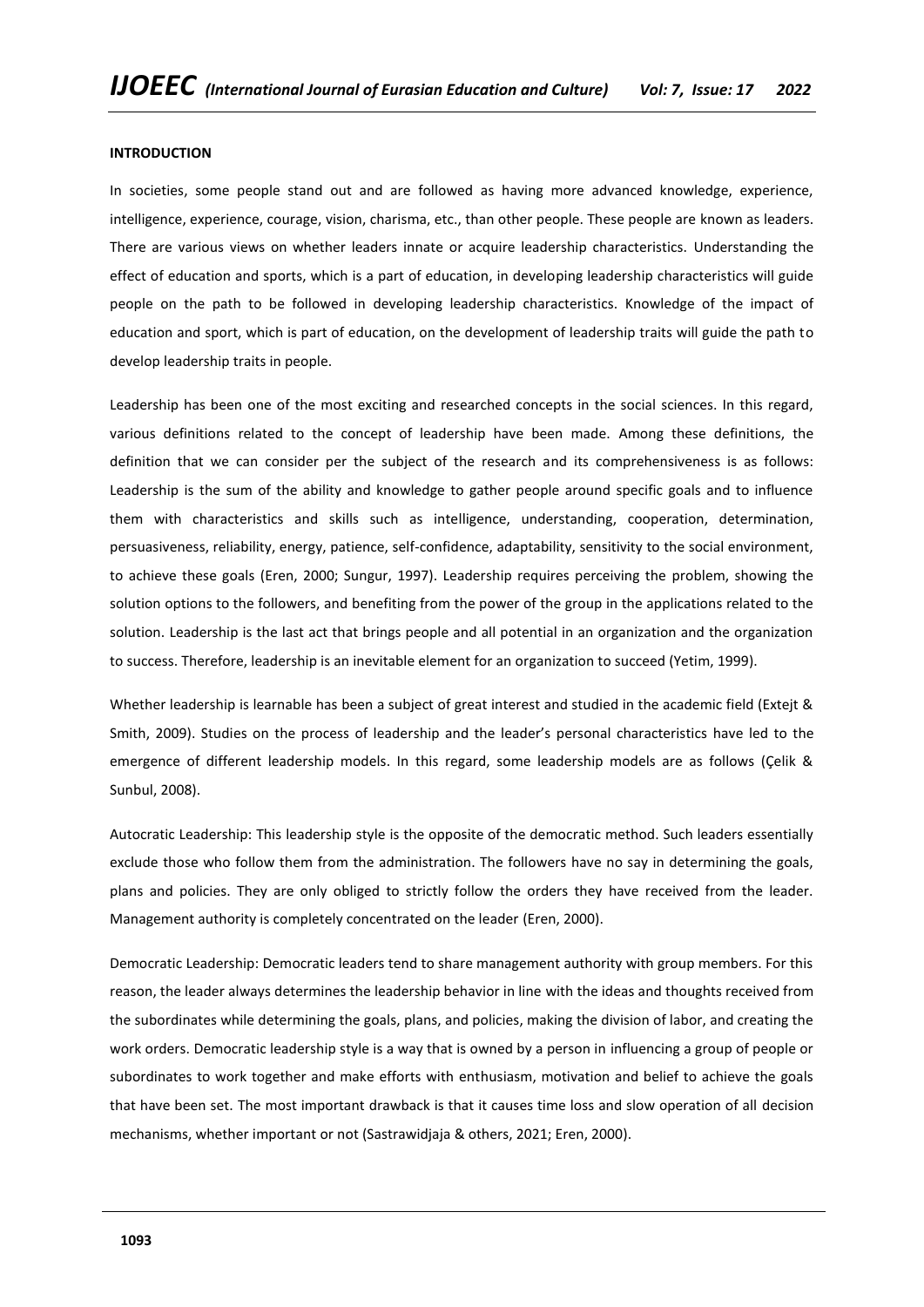Charismatic Leadership: Charismatic leaders have a very big emotional impact on their followers. Charismatic leaders have characteristics such as having a vision, evaluating the current situation, having foresight, and being able to make others adopt their values (Saruhan & Yıldız, 2009). The members of the group show a sincere devotion to the leader, as they consider him to have extraordinary qualities. Charismatic leaders are heroes in the eyes of their followers.

In order for the group to achieve the desired goals, effective leadership and effective leaders are needed in all areas, as well as in the field of sports. The word sport comes from the words disport (di and portare). These words mean a diversion from work or serious matters, recreation or amusement. Participation, entertainment, relaxation, enjoyment, positive contribution to health, and improving social relations are more important than results in sporting events. However, the result is not completely unimportant; satisfying results increase the pleasure in sports. With these features, sport is a group of games and activities that are connected and developed with rules that emphasize the game aspect (Ozbaydar, 1983).

Sport contributes to the learning of the skills and values necessary to succeed in education, the workplace, and throughout life (Ewing et al., 2002). However, during sports activities, the individuals need to use energy, muscles, mental abilities, perceptions, quick decision-making, and social skills. Thus, they are participating in physical, mental, and social activities (Dogan, 2005). This activity can be done individually or as a team.

Team sports are one of the types of sportive activities. They are games that consist of basic technical skills and tactics under the rules of the game with the participation of more than one player in any playground and where team spirit is exhibited. Team sports with more than one person require coordination, motivation, and organization of team players, and the person who performs this task is the team captain. Considering that the leaders are also the ones who organize, coordinate, and motivate the group, the team captains have a leadership role in team sports. Dupuis, Bloom, and Loughead (2006) concluded that team captain experiences develop all elements of leadership, interpersonal traits, verbal interactions, and task behaviors. From this point of view, it can be said that team sports play a role in the development of leadership characteristics. In this respect, knowing students' self-perceptions about leadership behavior according to the team and individual sports preferences will be important in terms of presenting the role of the team and individual sports in terms of leadership characteristics in individuals.

Individual sports are sports based on individual performance and individual struggle without depending on a team and teammates. In individual sports, although there is support from the coach and other elements, the athletes are on their own on the field; they struggle alone and make decisions alone according to the changing situations in the competition. Considering that one of the most important characteristics of effective leaders is their ability to make decisions, it can be considered that individual sports, like team sports, can also be effective in the development of leadership traits. Students of the Faculty of Sports Sciences participate in sports activities such as individual and team sports. It is claimed that participating in sports activities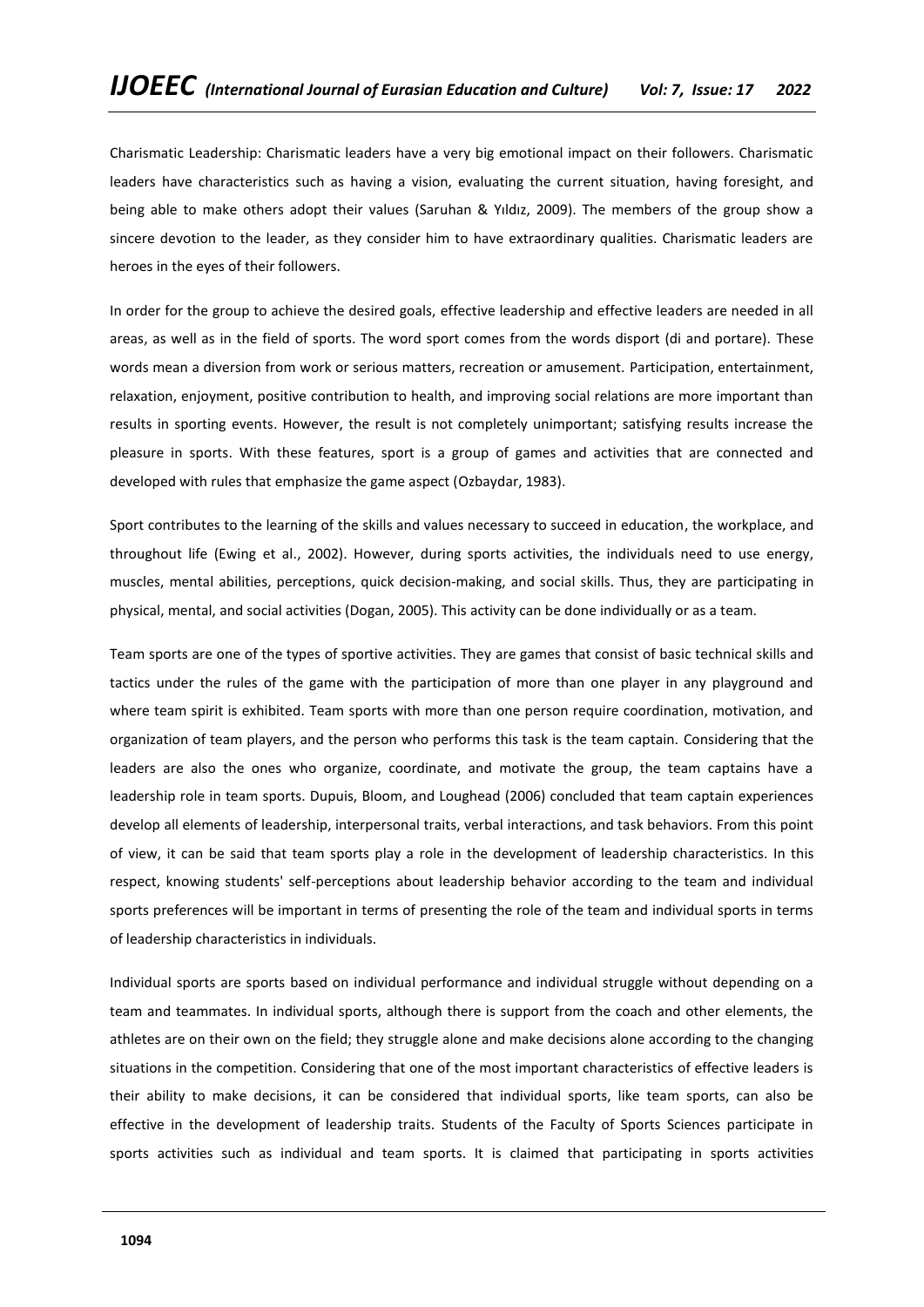individually and as a team has positive effects on the development of interpersonal relations, peer relations, and leadership characteristics among students (Astin, 1997; Ryan1989).

In this regard, the purpose of this study is to examine the self-perceptions of students of the Faculty of Sports Sciences regarding leadership behaviors according to team sports and individual sports preferences.

# **METHOD**

## **The Model/Pattern of the Research**

In this study, a quantitative research method and a relational screening model were used.

## **Universe/Sample**

The universe of the research is made up of sports students studying at the Faculties of Sports Sciences. Its sample consists of 476 students studying in the 1,2,3, and 4th grades of Sports Management, Coaching Education, and Physical Education and Sports Departments at Bayburt University in the 2021-2022 academic year.

## **Data Collection Tools**

In the study, the Scale of Self-Perceptions of Undergraduate Students Regarding Leadership Behaviors, developed by Ozbek and Kızılkayal (2017), was used. There is no reverse-coded item on the scale. The scale consists of 20 items and four sub-dimensions. The scores that can be obtained from the sub-dimensions of the scale; The lowest 6 and the highest 30 points in the Participatory Leader Dimension, the lowest 4 and the highest 20 points in the Self-Confident Leader Dimension, the lowest 6 and the highest 30 points in the Principled Leader Dimension, the lowest 4 and the highest 20 points in the Determined Leader Dimension. An increase in the scores indicates that the self-perception of leadership is positive for each dimension.

At every stage of the research process, it acted per the principles of scientific research and publication ethics. Data were collected voluntarily. Necessary approvals (ethics committee/parent approval) were obtained to carry out the study. Ethics committee approval was obtained from Bayburt University Ethics Committee Presidency with its letter dated 2022/ 131 and numbered.

#### **Analysis of the Data**

The data obtained in the study were analyzed using the SPSS 26.0 program. After looking at the data, normality, and homogeneity of distribution, t-test, one-way ANOVA, and analysis were performed.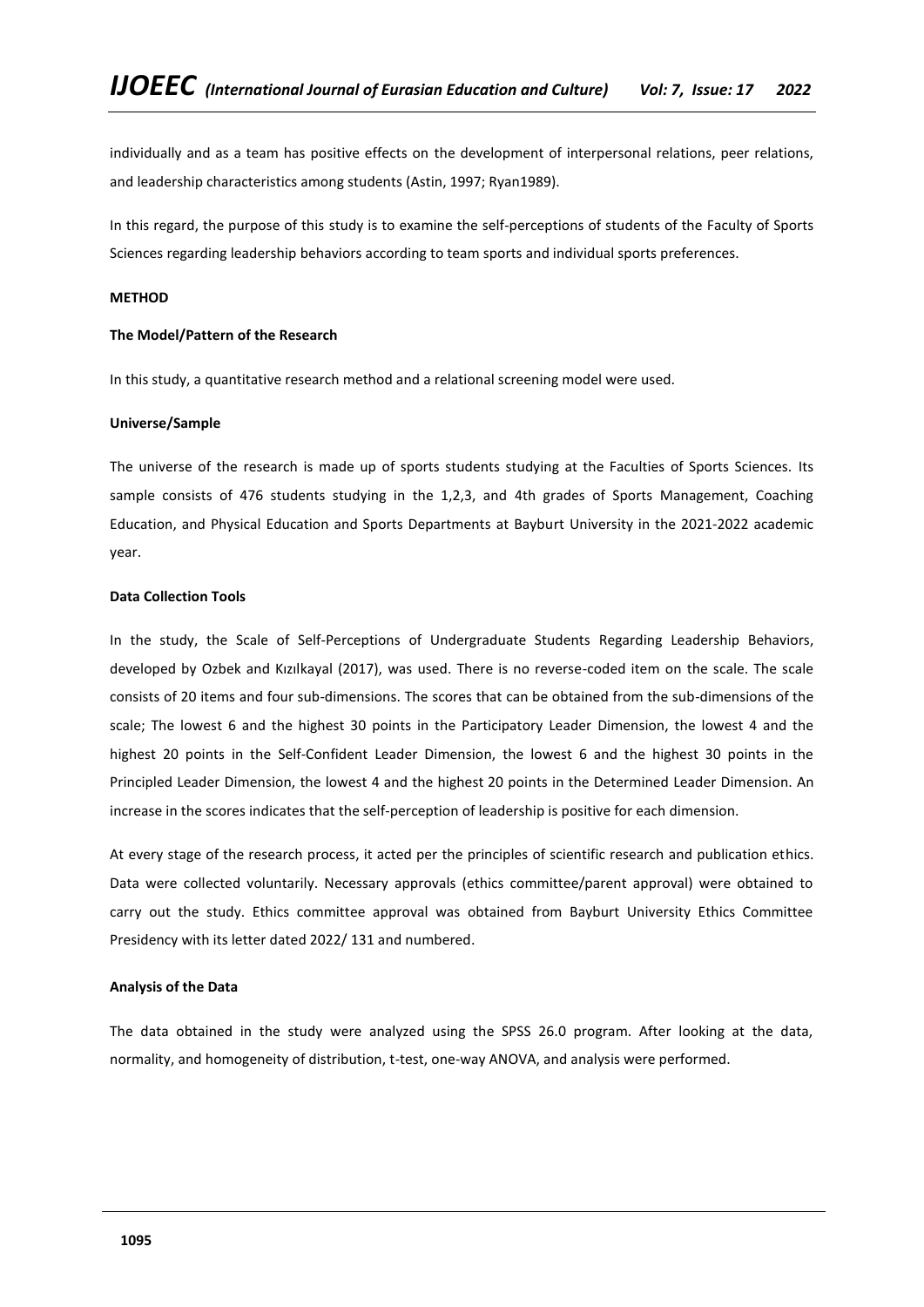# **FINDINGS**

## **Normality of Data**

In this study, Skewness and Kurtosis values were examined to determine whether the data were distributed normally; if the skewness coefficient remained within  $\pm$  1 limits, it was interpreted that the scores did not show a significant deviation from the normal distribution (Buyukozturk et al., 2015).

**Table 1.** Kurtosis and Skewness Values of Faculty of Sports Sciences Undergraduate Students' Self-Perception Scale Scores on Leadership Behaviors

|                              | N   | Mean   | Median | Min. | Max. | <b>Skewness</b> | <b>Std.Error</b> | <b>Kurtosis</b> | <b>Std.Error</b> |
|------------------------------|-----|--------|--------|------|------|-----------------|------------------|-----------------|------------------|
| Scale score avarage          | 476 | 3.1824 | 3,142  | 2.14 | 4.38 | .370            | .112             | .226            | .223             |
| <b>Participant Leader</b>    | 476 | 3.3074 | 3,166  | 2.00 | 5.00 | .992            | .112             | 1.627           | .223             |
| <b>Self-Confident Leader</b> | 476 | 3.0583 | 2,750  | .75  | 5.00 | .870            | .112             | $-.740$         | .223             |
| <b>Principled Leader</b>     | 476 | 3.2507 | 3,333  | .17  | 4.50 | $-.267$         | .112             | $-.177$         | .223             |
| <b>Determined Leader</b>     | 476 | 3.0496 | 3,000  | 1.40 | 4.40 | $-115$          | .112             | $-.082$         | .223             |

When the skewness and kurtosis (normal distribution of the data) values are examined in Table 1, it is seen that the data collected within the scope of the research have a normal distribution according to each variable. Since the data have a normal distribution, parametric tests were applied to the data. If the skewness coefficient remains within the limits of  $\pm$  1, it can be interpreted that the scores do not show a significant deviation from the normal distribution (Buyukozturk et al., 2015).

| Table 2. Demographic Characteristics of Students of the Faculty of Sports Sciences |  |  |  |
|------------------------------------------------------------------------------------|--|--|--|
|------------------------------------------------------------------------------------|--|--|--|

|            | <b>Variables</b>              |     | %     |
|------------|-------------------------------|-----|-------|
|            | Male                          | 204 | 42,9  |
| Gender     | Female                        | 272 | 57,1  |
|            | Total                         | 476 |       |
|            | Physical Education and Sports | 108 | 22,7, |
|            | <b>Sports Management</b>      | 211 | 44,3  |
| Department | Coaching Education            | 113 | 23,7  |
|            | Recreation                    | 44  | 9,2   |
|            | <b>Total</b>                  | 476 |       |

Table 2 contains information about the demographic characteristics of the participants. Accordingly, it is seen that a total of 476 people, 272 (57.1%) females and 204 (42.9%) males, participated in the study. Looking at the departments, it is seen that 108 (22.7%) participants studied Physical Education and Sports, 211 (44.3%) Sports Management, 113 (23.7%) Coaching Education, and 44 (9.2%) Recreation departments.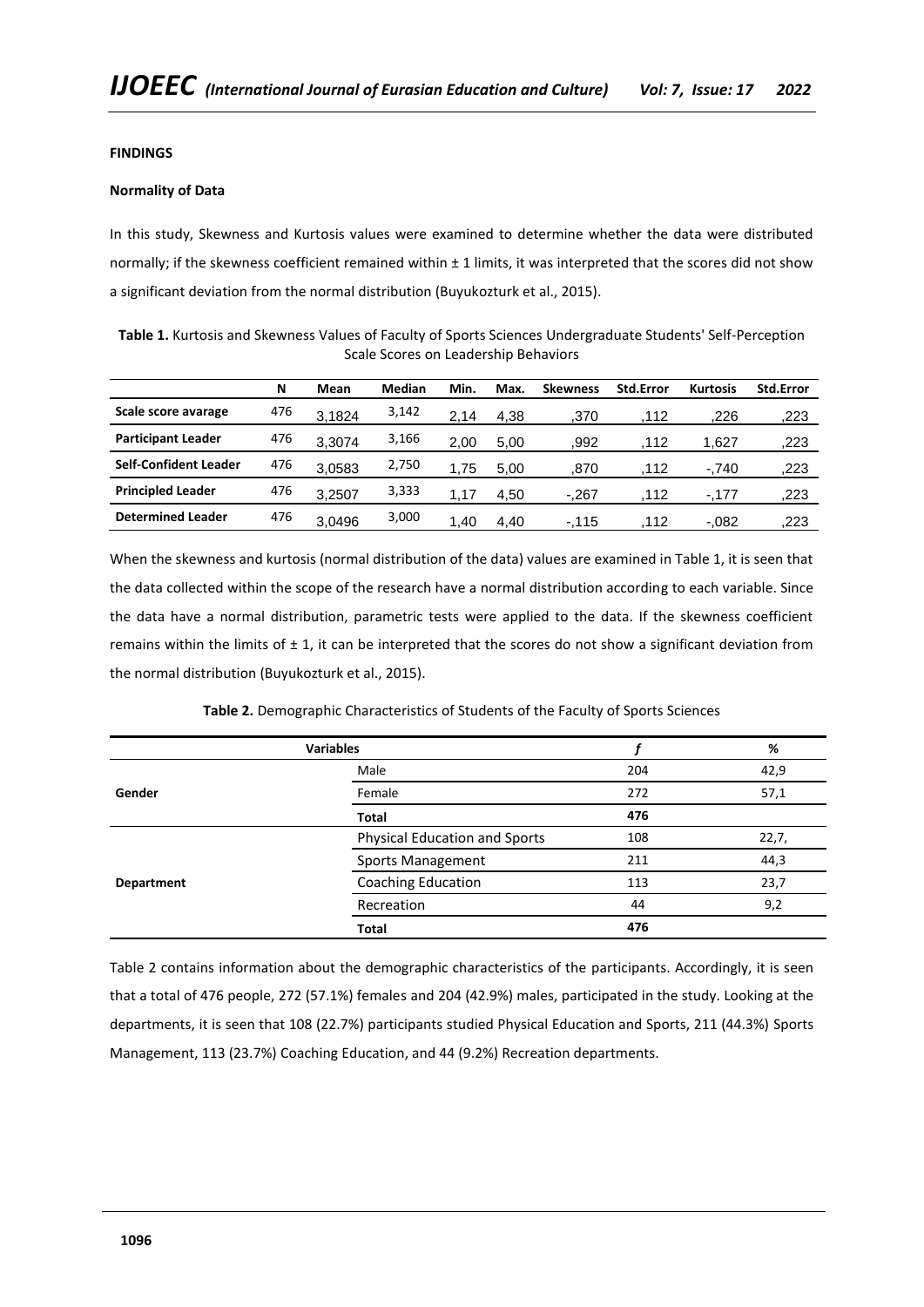| Type of           |                       |               |     |      |           | t testi  |       |          |
|-------------------|-----------------------|---------------|-----|------|-----------|----------|-------|----------|
| <b>Branch</b>     | <b>Sub-Dimensions</b> | <b>Gender</b> | N   | X    | <b>Ss</b> | t        | sd    | P        |
|                   | Participant           | Male          | 103 | 3,24 | ,036      | 1,098    |       |          |
|                   | Leader                | Female        | 92  | 3.90 | ,034      |          | 192,9 | ,273     |
|                   | Self-Confident        | Male          | 103 | 3,46 | ,101      | 2,086    |       | ,038*    |
|                   | Leader                | Female        | 92  | 3,15 | ,109      |          | 189,9 |          |
| Individual Sports | Principled            | Male          | 103 | 3,10 | ,059      | $-2,105$ |       |          |
|                   | Leader                | Female        | 92  | 3,27 | .051      |          | 193,0 | ,037*    |
|                   | <b>Determined</b>     | Male          | 103 | 2,97 | .058      | $-1,429$ |       | ,155     |
|                   | Leader                | Female        | 92  | 3,08 | ,045      |          | 193,0 |          |
|                   | Participant           | Male          | 103 | 3,37 | ,063      | ,272     | 199,4 | ,786     |
|                   | Leader                | Female        | 92  | 3,35 | ,045      |          |       |          |
|                   | Self-Confident        | Male          | 103 | 3,00 | ,081      | 2,009    | 197,8 | $0.046*$ |
| Sports            | Leader                | Female        | 92  | 2,80 | ,057      |          |       |          |
|                   | Principled            | Male          | 103 | 3,21 | .065      | $-1,569$ |       |          |
| Team              | Leader                | Female        | 92  | 3,34 | ,044      |          | 192,5 | ,118     |
|                   | <b>Determined</b>     | Male          | 103 | 2,95 | ,059      |          | 279   |          |
|                   | Leader                | Female        | 92  | 3,12 | .038      | $-2,552$ |       | $,011*$  |

**Table 3.** The Results of the T-Test Analysis of the Self-Perceptions of Undergraduate Students of the Faculty of Sports Sciences Regarding Leadership Behaviors According to Gender

 $*$  p<0.05

When Table 3 is examined, it is seen that the self-perception of leadership behaviors in the participants who prefer individual sports according to gender differences in the Self-Confident Leader (t[2,086]=.0.38; p<.0.05) and Principled Leader (t[-2,105]=.0.37; p<.0.05) sub-dimensions. While the mean scores of the male participants were higher in the Self-Confident Leader Sub-dimension (X= 3.46), the mean scores of the female participants were higher in the Principled Leader sub-dimension (X= 3.27). In participants who prefer team sports, it was found that there was a significant difference in the Self-Confident Leader (t[2,009]=.0.46; p<.0,05) and the Determined Leader (t=[-2,552].0.11; p<.0,05) sub-dimensions of the Scale. Accordingly, while the average scores of male participants were high in the Self-Confident Leader sub-dimension of the scale (X= 3.00), In the Determined Leader sub-dimension, it was found that the average score of female participants was high (X= 3.12).

**Table 4.** The Results of the Anova Test Analysis of the Self-Perceptions of the Students of the Faculty of Sports Sciences Regarding Leadership Behaviors According to the Department Variable

| Type<br>οf<br><b>Branch</b> | Sub-<br><b>Dimensi</b><br>ons | Department                                 | N   | X    | Ss    | Source of<br>Variance | <b>KT</b> | sd  | КO   | F     | P       | <b>Significant</b><br><b>Difference</b> |
|-----------------------------|-------------------------------|--------------------------------------------|-----|------|-------|-----------------------|-----------|-----|------|-------|---------|-----------------------------------------|
|                             |                               | Physical Education and Sports <sup>1</sup> | 44  | 3,23 | 0,354 | <b>Between Groups</b> | 0,07      | 3   | 0,02 |       |         |                                         |
|                             |                               | Sports Management <sup>2</sup>             | 77  | 3,23 | 0,353 | <b>Within Groups</b>  | 24,13     | 191 | 0,12 |       |         |                                         |
| Sports                      | Participant<br>eader          | Coaching Education <sup>3</sup>            | 49  | 3,19 | 0,384 | Total                 | 24,21     | 194 |      | 0,197 | ,899    |                                         |
|                             |                               | Recreation <sup>4</sup>                    | 25  | 3,24 | 0,297 |                       |           |     |      |       |         |                                         |
|                             |                               | Total                                      | 195 | 3,22 | 0,353 |                       |           |     |      |       |         |                                         |
|                             |                               | Physical Education and Sports <sup>1</sup> | 44  | 3,26 | 1,004 | <b>Between Groups</b> | 8,56      | 3   | 2,85 |       |         |                                         |
| <b>Individual</b>           | Self-Confident                | Sports Management <sup>2</sup>             | 77  | 3,21 | 1,044 | <b>Within Groups</b>  | 204,9     | 191 | 1,07 |       |         |                                         |
|                             | eader                         | Coaching Education <sup>3</sup>            | 49  | 3,25 | 1,025 | Total                 | 213,5     | 194 |      | 2,650 | $,050*$ | $4 - 1 - 2 - 3$                         |
|                             | ு                             | Recreation <sup>4</sup>                    | 25  | 3,86 | 1,087 |                       |           |     |      |       |         |                                         |
|                             |                               | Total                                      | 195 | 3,31 | 1,049 |                       |           |     |      |       |         |                                         |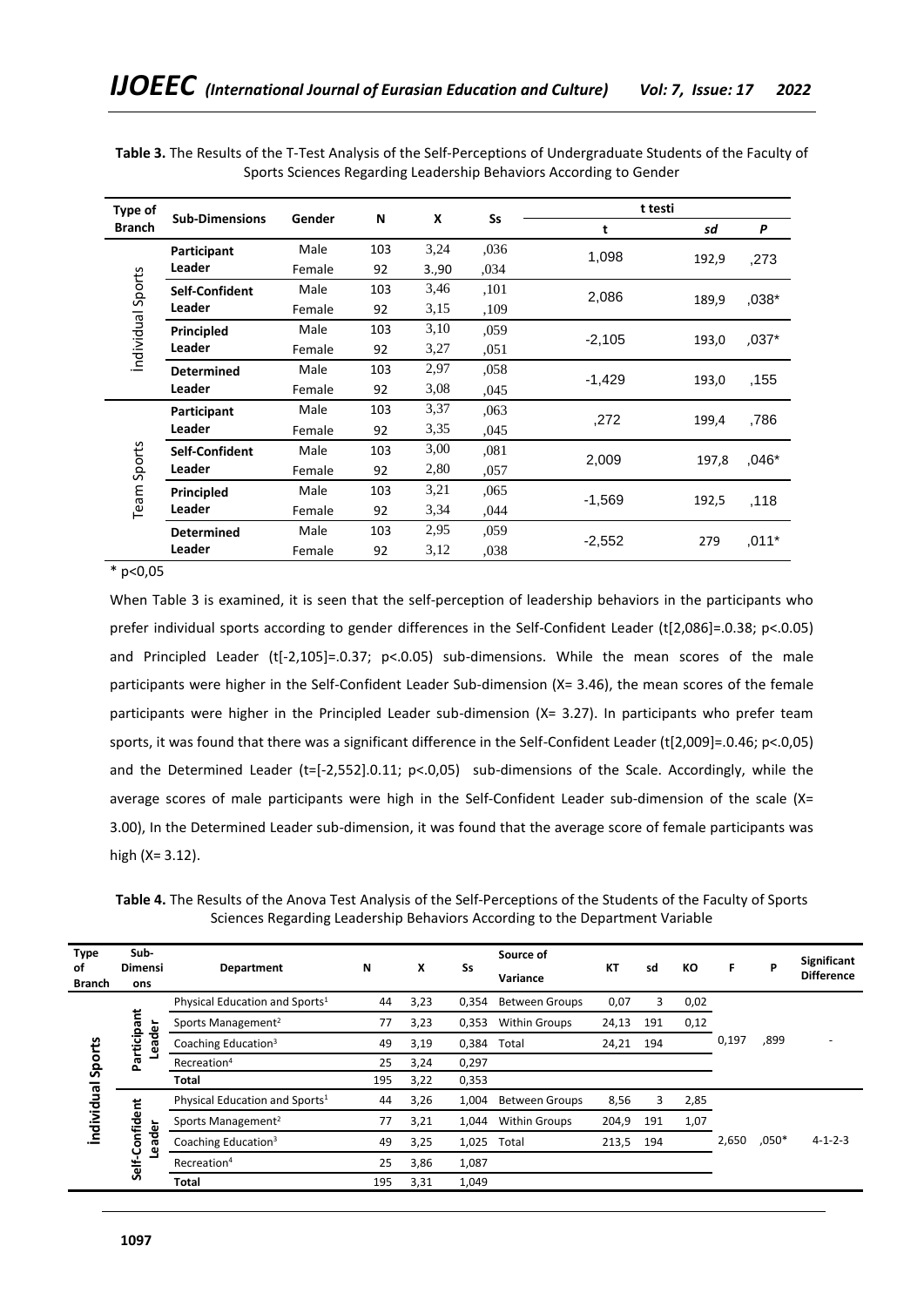|                    |             |        | Physical Education and Sports <sup>1</sup>                                                                                                                                                                                                                                                                                                                                                                                                                                                                                                                             | 44  | 3,09 | 0,576       | <b>Between Groups</b> | 0,44   | 3   | 0,14  |       |       |                 |
|--------------------|-------------|--------|------------------------------------------------------------------------------------------------------------------------------------------------------------------------------------------------------------------------------------------------------------------------------------------------------------------------------------------------------------------------------------------------------------------------------------------------------------------------------------------------------------------------------------------------------------------------|-----|------|-------------|-----------------------|--------|-----|-------|-------|-------|-----------------|
|                    |             |        | Sports Management <sup>2</sup>                                                                                                                                                                                                                                                                                                                                                                                                                                                                                                                                         | 77  | 3,22 | 0,586       | <b>Within Groups</b>  | 59,7   | 191 | 0,31  |       |       |                 |
|                    | Principled  | Leader | Coaching Education <sup>3</sup>                                                                                                                                                                                                                                                                                                                                                                                                                                                                                                                                        | 49  | 3,2  | 0,519       | Total                 | 60,2   | 194 |       | 0,475 | ,700  |                 |
|                    |             |        | Recreation <sup>4</sup>                                                                                                                                                                                                                                                                                                                                                                                                                                                                                                                                                | 25  | 3,2  | 0,515       |                       |        |     |       |       |       |                 |
|                    |             |        | Total                                                                                                                                                                                                                                                                                                                                                                                                                                                                                                                                                                  | 195 | 3,18 | 0,557       |                       |        |     |       |       |       |                 |
|                    |             |        | Physical Education and Sports <sup>1</sup>                                                                                                                                                                                                                                                                                                                                                                                                                                                                                                                             | 44  | 2,9  | 0,507       | <b>Between Groups</b> | 1,32   | 3   | 0,44  |       |       |                 |
|                    |             |        | Sports Management <sup>2</sup>                                                                                                                                                                                                                                                                                                                                                                                                                                                                                                                                         | 77  | 3,05 | 0,538       | Within Groups         | 52,8   | 191 | 0,27  |       |       |                 |
|                    | Determined  | Leader | Coaching Education <sup>3</sup>                                                                                                                                                                                                                                                                                                                                                                                                                                                                                                                                        | 49  | 3,02 | 0,551 Total |                       | 54,2   | 194 |       | 1,596 | ,190  |                 |
|                    |             |        | Recreation <sup>4</sup>                                                                                                                                                                                                                                                                                                                                                                                                                                                                                                                                                | 25  | 3,18 | 0,465       |                       | 10,3   | 3   | 3,45  |       |       |                 |
|                    |             |        | Total                                                                                                                                                                                                                                                                                                                                                                                                                                                                                                                                                                  | 195 | 3,02 | 0,528       |                       |        |     |       |       |       |                 |
|                    |             |        | Physical Education and Sports <sup>1</sup>                                                                                                                                                                                                                                                                                                                                                                                                                                                                                                                             | 64  | 3,16 | 0,345       | <b>Between Groups</b> | 10,36  | 3   | 3,45  |       |       |                 |
|                    |             |        | Sports Management <sup>2</sup>                                                                                                                                                                                                                                                                                                                                                                                                                                                                                                                                         | 134 | 3,32 | 0,519       | <b>Within Groups</b>  | 96,53  | 277 | 0,34  |       |       |                 |
|                    | Participant | Leader | Coaching Education <sup>3</sup>                                                                                                                                                                                                                                                                                                                                                                                                                                                                                                                                        | 64  | 3,69 | 0,874       | Total                 | 106,8  | 280 |       | 9,914 | ,000* | $3 - 1 - 2 - 4$ |
|                    |             |        | Recreation <sup>4</sup>                                                                                                                                                                                                                                                                                                                                                                                                                                                                                                                                                | 19  | 3,19 | 0,524       |                       |        |     |       |       |       |                 |
|                    |             |        | Total                                                                                                                                                                                                                                                                                                                                                                                                                                                                                                                                                                  | 281 | 3,36 | 0,617       |                       |        |     |       |       |       |                 |
| <b>Team Sports</b> |             |        | Physical Education and Sports <sup>1</sup>                                                                                                                                                                                                                                                                                                                                                                                                                                                                                                                             | 64  | 2,67 | 0,576       | <b>Between Groups</b> | 4,52   | 3   | 1,509 |       |       |                 |
|                    |             |        | Sports Management <sup>2</sup>                                                                                                                                                                                                                                                                                                                                                                                                                                                                                                                                         | 134 | 2,99 | 0,889       | <b>Within Groups</b>  | 172,35 | 277 | 0,62  |       | ,660  |                 |
| Self-Confident     |             | Leader | Coaching Education <sup>3</sup>                                                                                                                                                                                                                                                                                                                                                                                                                                                                                                                                        | 64  | 2,85 | 0,735       | Total                 | 176,88 | 280 |       | 2,426 |       |                 |
|                    |             |        | Recreation <sup>4</sup>                                                                                                                                                                                                                                                                                                                                                                                                                                                                                                                                                | 19  | 2,81 | 0,820       |                       |        |     |       |       |       |                 |
|                    |             |        | <b>Total</b>                                                                                                                                                                                                                                                                                                                                                                                                                                                                                                                                                           | 281 | 2,87 | 0,794       |                       |        |     |       |       |       |                 |
|                    |             |        | Physical Education and Sports <sup>1</sup>                                                                                                                                                                                                                                                                                                                                                                                                                                                                                                                             | 64  | 3,27 | 0,558       | <b>Between Groups</b> | 0,546  | 3   | 0,18  |       |       |                 |
|                    | Principled  |        | Sports Management <sup>2</sup>                                                                                                                                                                                                                                                                                                                                                                                                                                                                                                                                         | 134 | 3,34 | 0,704       | <b>Within Groups</b>  | 108,5  | 277 | 0,39  |       |       |                 |
|                    |             | Leader | Coaching Education <sup>3</sup>                                                                                                                                                                                                                                                                                                                                                                                                                                                                                                                                        | 64  | 3,23 | 0,543       | Total                 | 109,3  | 280 |       | 0,464 | ,710  |                 |
|                    |             |        | Recreation <sup>4</sup>                                                                                                                                                                                                                                                                                                                                                                                                                                                                                                                                                | 19  | 3,25 | 0,504       |                       |        |     |       |       |       |                 |
|                    |             |        | <b>Total</b>                                                                                                                                                                                                                                                                                                                                                                                                                                                                                                                                                           | 281 | 3,29 | 0,624       |                       |        |     |       |       |       |                 |
|                    |             |        | Physical Education and Sports $1$                                                                                                                                                                                                                                                                                                                                                                                                                                                                                                                                      | 64  | 3,02 | 0,481       | <b>Between Groups</b> | 1,599  | 3   | 0,53  |       |       |                 |
|                    |             |        | Sports Management <sup>2</sup><br>Coaching Education <sup>3</sup>                                                                                                                                                                                                                                                                                                                                                                                                                                                                                                      | 134 | 3,14 | 0,580       | <b>Within Groups</b>  | 82,54  | 277 | 0,29  | 1,789 |       |                 |
|                    |             |        |                                                                                                                                                                                                                                                                                                                                                                                                                                                                                                                                                                        | 64  | 2,96 | 0,542       | Total                 | 84,14  | 280 |       |       | ,150  |                 |
|                    |             |        |                                                                                                                                                                                                                                                                                                                                                                                                                                                                                                                                                                        |     |      |             |                       |        |     |       |       |       |                 |
|                    | Determined  | Leader | Recreation <sup>4</sup>                                                                                                                                                                                                                                                                                                                                                                                                                                                                                                                                                | 19  | 3    | 0,503       |                       |        |     |       |       |       |                 |
|                    |             |        | <b>Total</b>                                                                                                                                                                                                                                                                                                                                                                                                                                                                                                                                                           | 281 | 3,06 | 0,548       |                       |        |     |       |       |       |                 |
|                    |             |        | When Table 4 is examined, the self-perception point averages of the participants who prefer individual sports<br>according to the department variable show a significant difference in the Self-Confident Leader sub-dimension<br>of the scale $[F(2,65) = 0.50, p<0.05]$ . As a result of the Scheffe Test conducted to determine the source of it, a<br>difference was found between the average scores of the participants studying in the departments of<br>Recreation (X =3.86), Sports Management (X =3.21), Coaching Education (X =3.25) Physical Education and |     |      |             |                       |        |     |       |       |       |                 |
|                    |             |        | Sports $(X = 3.26)$ .<br>The self-perception score averages of the participants who preferred team sports regarding leadership                                                                                                                                                                                                                                                                                                                                                                                                                                         |     |      |             |                       |        |     |       |       |       |                 |
|                    |             |        |                                                                                                                                                                                                                                                                                                                                                                                                                                                                                                                                                                        |     |      |             |                       |        |     |       |       |       |                 |
|                    |             |        | behaviors showed a significant difference in the Participant Leader sub-dimension of the scale $[F(9,914) = 0,00,$                                                                                                                                                                                                                                                                                                                                                                                                                                                     |     |      |             |                       |        |     |       |       |       |                 |
|                    |             |        | p<.05]. As a result of the Scheffe Test conducted to determine the source of this difference, the difference was                                                                                                                                                                                                                                                                                                                                                                                                                                                       |     |      |             |                       |        |     |       |       |       |                 |
|                    |             |        | found between the average scores of participants studying in the departments of Coaching Education (X =3.69),                                                                                                                                                                                                                                                                                                                                                                                                                                                          |     |      |             |                       |        |     |       |       |       |                 |
|                    |             |        |                                                                                                                                                                                                                                                                                                                                                                                                                                                                                                                                                                        |     |      |             |                       |        |     |       |       |       |                 |
|                    |             |        | those studying in the Physical Education and Sports (X = 3.16), Recreation (X = 3.19) and Sports Management (X                                                                                                                                                                                                                                                                                                                                                                                                                                                         |     |      |             |                       |        |     |       |       |       |                 |
|                    | $=3.32$ ).  |        |                                                                                                                                                                                                                                                                                                                                                                                                                                                                                                                                                                        |     |      |             |                       |        |     |       |       |       |                 |
|                    |             |        |                                                                                                                                                                                                                                                                                                                                                                                                                                                                                                                                                                        |     |      |             |                       |        |     |       |       |       |                 |
|                    |             |        |                                                                                                                                                                                                                                                                                                                                                                                                                                                                                                                                                                        |     |      |             |                       |        |     |       |       |       |                 |
|                    |             |        |                                                                                                                                                                                                                                                                                                                                                                                                                                                                                                                                                                        |     |      |             |                       |        |     |       |       |       |                 |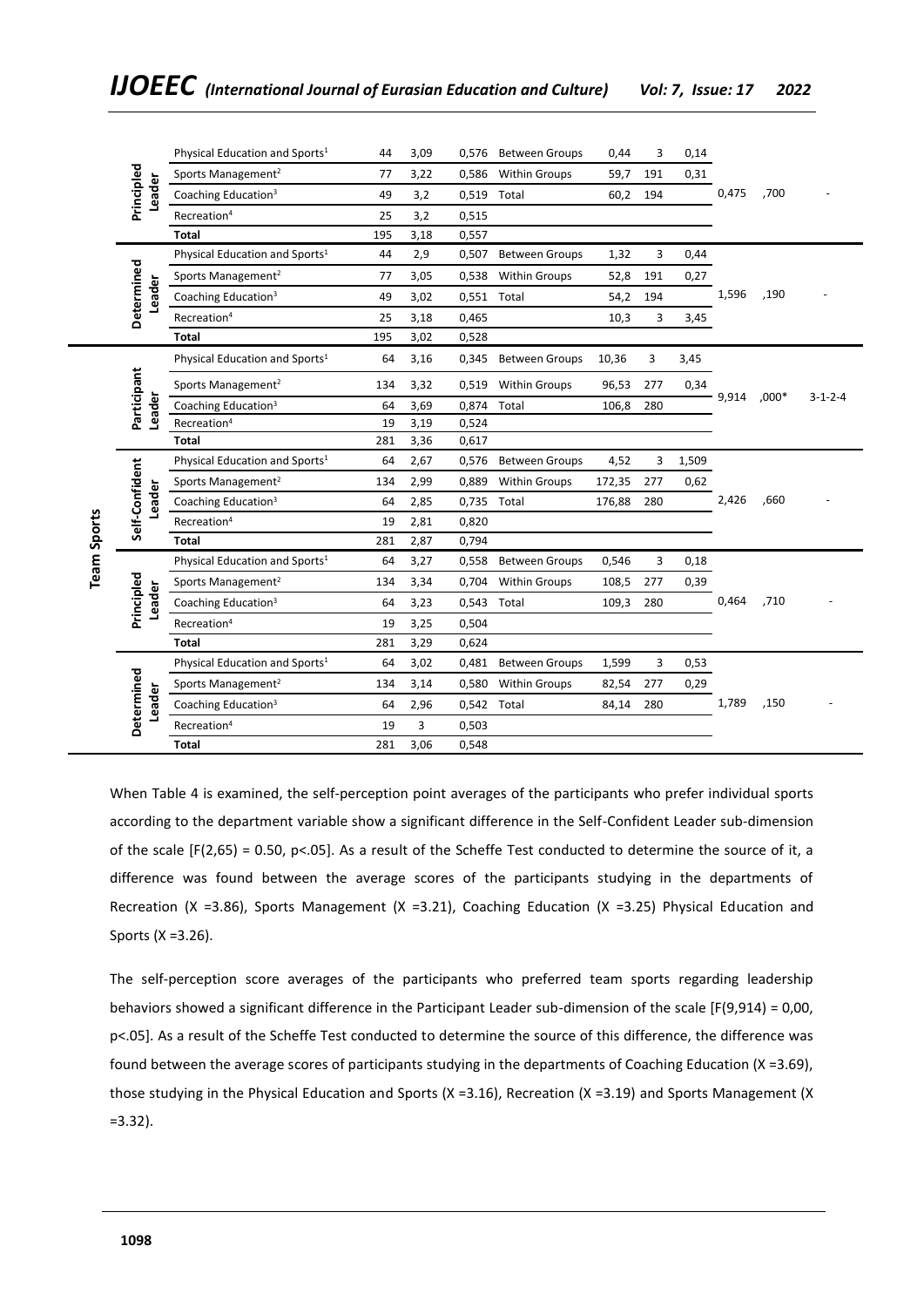## **CONCLUSION and DISCUSSION**

In the study, the self-perceptions of the students of the Faculty of Sports Sciences regarding leadership behaviors according to team sports and individual sports preferences were examined with the help of the data collected with the "Scale of Self-Perceptions of Undergraduate Students Regarding Leadership Behaviors " consisting of four dimensions. In the scope of this study, the leadership behaviors of the students of the Faculty of Sports Sciences were evaluated according to demographic variables such as gender and department. In this section, the results of the study will be included, and the results of other studies conducted in the literature will be discussed.

According to the demographic characteristics of the participants in the study, it was determined that 476 people participated in the study, 272 of the participants were women, and 204 were men. When the departments where the participants studied were examined, it was determined that 108 participants studied in the departments of Physical Education and Sports, 211 in Sports Management, 113 in Coaching Education, and 44 in Recreation.

According to the data obtained for the gender-based t-test analysis of sub-dimensions, the scale of selfperceptions of students of the Faculty of Sport Sciences regarding leadership behavior according to gender; was determined that the scale differed in the Confident Leader and Principled Leader sub-dimensions. Among the participants who prefer individual sports, it was determined that while the average score of male participants in the Self-Confident Leader sub-dimension was higher, the average score of female participants in the Principled Leader sub-dimension was higher. In the participants who preferred team sports, it was determined that the scale showed significant differences in the Self-Confident Leader and Determined Leader sub-dimensions. According to these data, it was found that male participants had higher average scores in the Self-Confident Leader sub-dimension of the scale, and female participants had higher average scores in the Determined Leader sub-dimension.

In a study conducted in the related field, it was found that the leadership behavior scores of male students were higher than female students according to the gender variable (Yucel, 2011). In another study conducted with military high school students and a sample group consisting of students who do individual sports, it was determined that male students had higher scores than female students (Basoglu, 2006). The results of these studies partially coincide with our current study. The results are similar according to the sub-dimensions of the scale applied in our study. However, in the literature, some studies achieve results inconsistent with the findings of our research (Atar & Ozbek, 200; Semız, 2011; Gungor, 2016; Ozdenk, 2015; Arslan & Uslu, 2014; Tasgin et al., 2007; Hayri, 2010; Ozdenk, 2015; Aydin; Ozturk, 2017; Cengiz & Gullu, 2018; Tapsin et al., 2020). It can be said that the reason why the results of these studies do not support the results of our current study is the difference between the sample groups and the difference in factors such as age, region, and sports branch. The gender variable may also be related to different variables that may affect leadership behaviors in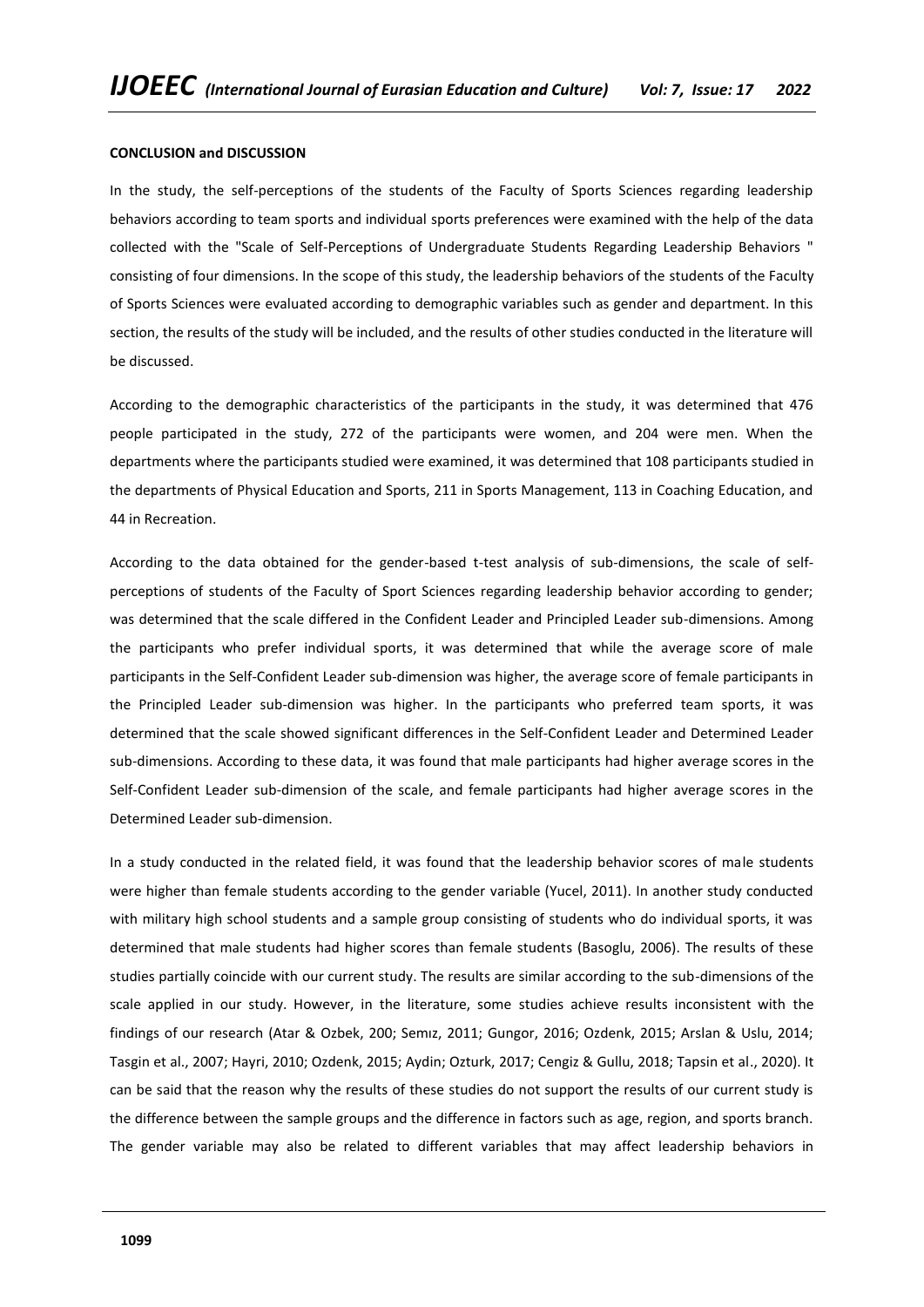individuals. If these variables and their effects can be controlled, it may be possible to see the relationship between gender and leadership behavior clearer.

According to the results of the Anova test analysis of the self-perception of students of the Faculty of Sport Sciences regarding leadership based on department variable, the self-perception point averages of the participants who prefer individual sports regarding leadership behaviors differ significantly in the Self-Confident Leader sub-dimension of the scale. It has been determined that this difference is between the average scores of the participants studying in the Recreation Department and the participants studying in the Department of Sports Management, Coaching Education, and Physical Education and Sports. On the other hand, the self-perception score averages of the participants who preferred team sports showed a significant difference in the Participant Leader sub-dimension of the scale. It was found that this difference was between the average scores of the participants who studied in the Department of Coaching Education and the participants who studied in the departments of Physical Education and Sports, Recreation, Dec Sports Management.

In a study conducted in this field, it was determined that there is a significant difference in the perception of leadership behavior in terms of the department variable (Yücel, 2011). Similarly, in the study conducted by Bayındır (2020), it was found that the difference was significant according to the department variable in which the participants studied. The findings of these studies coincide with the current study. In our study, it was determined that there is a significant difference according to the department variable. In the study conducted by Karayol (2013), it was found that there Dec no difference in the perception of leadership behaviors among athletes who prefer team sports compared to the department variable they studied. In the study conducted by Car (2013) with university students who have received sports education, it was determined that the leadership behaviors of the students did not differ significantly according to the department variable they studied in. It can be said that the findings of these studies do not coincide with our current study. It can be stated that the difference is due to the sample group of the studies and the region where the participants were located.

While people strive to achieve certain goals throughout their lives, they need leaders who can help them achieve these goals and guide them. This is also true for people who prefer both team sports and individual sports. Athletes need leaders who can guide them and contribute to their development at a high level in the field of sports. In this respect, studies on the self-perceptions of athletes regarding leadership behaviors in the field of sports are valuable in terms of the potential of sports to show improvement.

As a result, available qualitative and quantitative evidence shows that participation in sports benefits personal and social development, including the development of leadership characteristics (Opstoel and others, 2020). Whit this In this study, it was found that gender and department variables are important for the leadership behavior of athletes who prefer team sports and individual sports and have an effect on their self-perception. It is believed that the education that students receive in the department where they study and their interests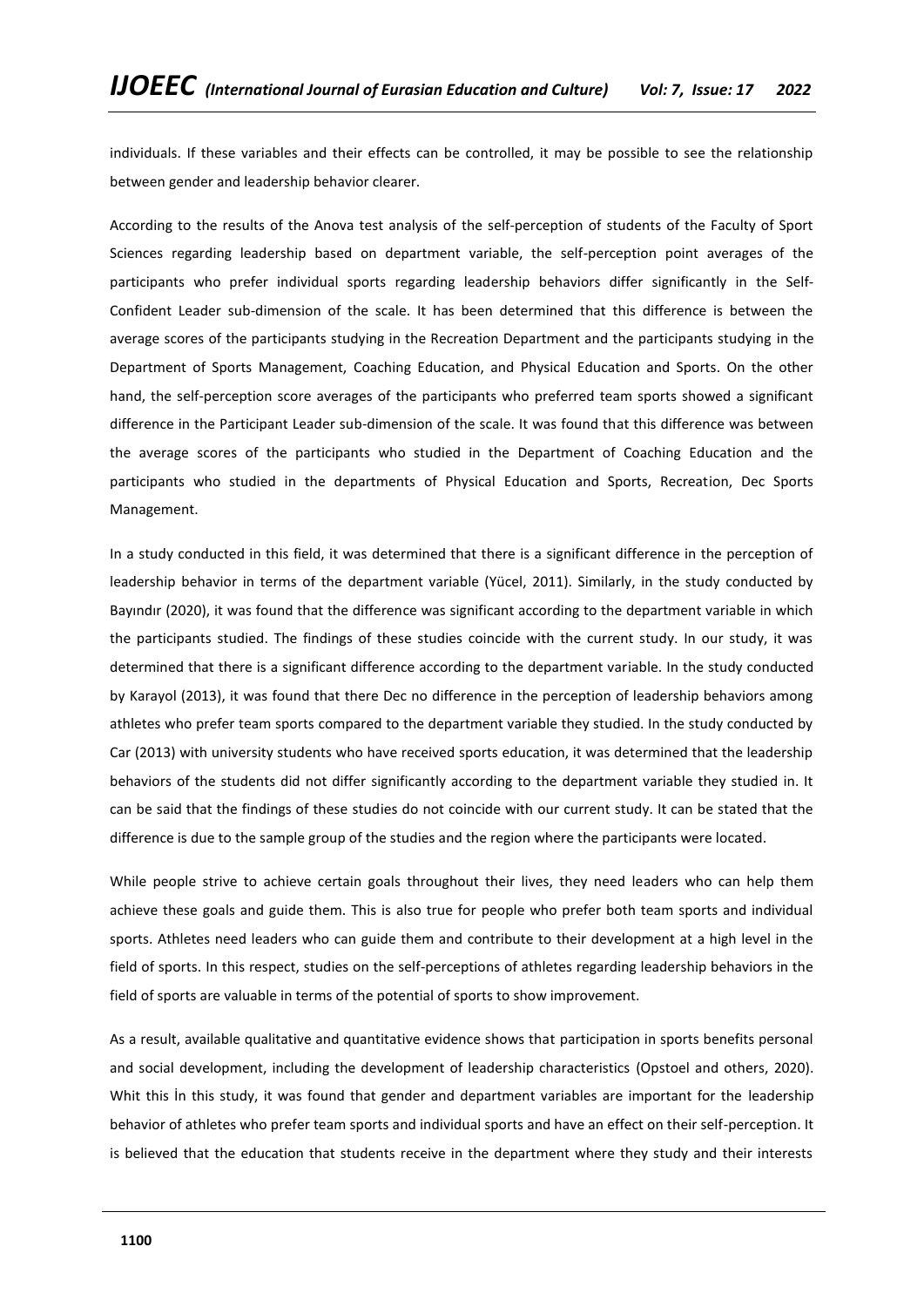differ, which affects their self-perception of leadership behavior. It can be said that the effect of the gender variable on leadership behavior is due to the influence of perceptions about gender in society.

Considering that the leadership behavior of individuals is not only innate, but can also be developed later; It may be possible to provide individuals with high leadership skills to society with a planned application at all stages of education, including physical education and sports education.

## **RECOMMENDATIONS**

In order to examine the self-perceptions of athletes regarding leadership behaviors according to team sports and individual sports preferences, studies can be carried out with different evaluation scales. The use of evaluation scales developed especially for university students will be able to contribute to achieving clearer results.

According to team sports and individual sports preferences, research can be conducted to determine the factors that negatively affect the self-perceptions of athletes regarding leadership behavior.

Conducting this study, which was carried out with the students of the Faculty of Sports Sciences, with a larger sample group in the future may contribute to obtaining more productive results. In addition, carrying out future studies across the country and comparing the participants' self-perceptions about leadership behaviors regionally may be effective in the contribution of high-level individuals in leadership behaviors to society.

It should be ensured that qualitative research is carried out in the field of leadership behavior with students studying in different departments at the Faculties of Sports Sciences who prefer team sports and individual sports. Since in-depth findings can be reached as a result of qualitative research, it may be possible to contribute more to the literature.

If research is conducted on high-level athletes in individual sports and team sports to support the study data, the results may be different. In the studies that will be conducted in this way, the levels of self-perceptions of individual athletes or team athletes regarding leadership behaviors can be seen. It can be seen which sports branch is more effective in the leadership process of athletes with the results that will be achieved by comparing high-level individual athletes and team athletes in their branches.

# **ETHICAL TEXT**

At every stage of the research process, it acted per the principles of scientific research and publication ethics. Data were collected voluntarily. Necessary approvals (ethics committee/parent approval) were obtained to carry out the study. Ethics committee approval was obtained from Bayburt University Ethics Committee Presidency with its letter dated 2022/ 131 and numbered.

**Author(s) Contribution Rate:** İn this study, the contribution rate of the first author is 50%, the contribution rate of the second author is 50%.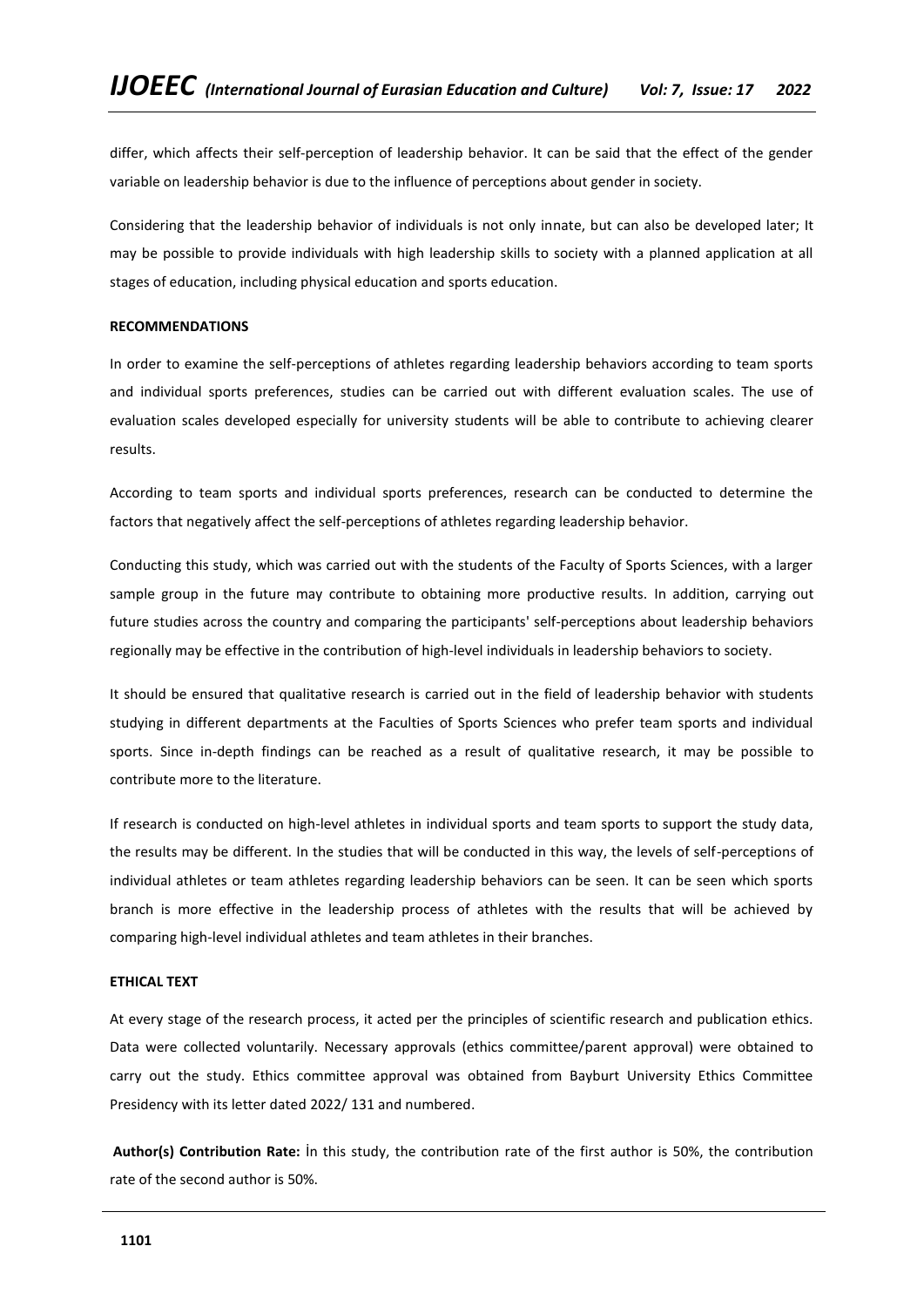#### **REFERENCES**

- Arslan H. & Uslu B. (2014). Öğretmen Adaylarının Liderlik Yönelimlerinin İncelenmesi. E-Journal of Educational Research, 5: 42-60.
- Astin, A. W. (1997). Four critical years: effects of college on beliefs, attitudes, and knowledge. San Francisco: Jossey-Bass.
- Atar, E. & Özbek, O. (2009). Beden eğitimi ve spor yüksekokulu öğrencilerinin liderlik davranışları. Spormetre, 7: 51-9.
- Aydın R. (2016). Beden eğitimi ve spor yüksekokullarında eğitim gören bireysel ve takım sporlarıyla uğraşan öğrencilerin liderlik özelliklerinin karşılaştırılması. Yüksek Lisans Tezi, Bartın Üniversitesi, Eğitim Bilimleri Enstitüsü, Bartın.
- Bayındır, M. (2020). Beden Eğitimi ve Spor Yüksekokulu Öğrencilerinin Liderlik Yönelim Davranışların Araştırılması: İstanbul Gelişim Üniversitesi Örneği. Akdeniz Spor Bilimleri Dergisi, 3 (2), 260-268. DOI: 10.38021/asbid.806450.
- Cengiz, R. & Güllü, S. (2018). Spor bilimleri fakültesi öğrencilerinin liderlik yönelimleri ile fiziksel saygı düzeylerinin incelenmesi. Gaziantep Üniversitesi Spor Bilimleri Dergisi, 94-108.
- Çar, B. (2013). Spor eğitimi alan üniversite öğrencilerinin liderlik özelliklerinin belirlenmesi. *Yüksek Lisans Tezi, Gazi Üniversitesi Eğitim Bilimleri Enstitüsü, Ankara.*
- Çelik, C. & Sünbül, Ö. (2008). 'Liderlik Algılamalarında Eğitim ve Cinsiyet Faktörü: Mersin İlinde Bir Alan Araştırması', *Süleyman Demirel Üniversitesi, İktisadi ve İdari Bilimler Fakültesi Dergisi, Sayı:3Ss.49-66*
- Doğan, O. (2005) Spor Psikolojisi. *Nobel Tıp Kitabevi.*
- Dupuis, M., Bloom, G. A., & Loughead, T. M. (2006). Team captains' perceptions of athlete leadership. *Journal of Sport Behavior, 29 (1), 60-78.*
- Eren, E. (2000). Örgütsel Davranış ve Yönetim Psikolojisi. *Beta Yayınları.*
- Extejt, M. M., & Smith, J. E. (2009). Leadership development through sports team participation. *Journal of Leadership Education, 8(2), 224-237.*
- Ewing, M. E., Gano-Overway, L. A., Branta, C. F., & Seefeldt, V. D. (2002). The role of sports in youth development. In Gatz, M., Messner, M. A., & Ball- Rokeach, S. J. (Eds.), *Paradoxes of Youth and Sport, 31-47. Albany: State University of New York Press.*
- Güngör, NB. (2016). Beden eğitimi öğretmen adaylarının epistemolojik inançları ile liderlik özellikleri arasındaki ilişkinin incelenmesi. *Eğitim Bilimleri Enstitüsü, Beden Eğitimi ve Spor Ana Bilim Dalı. Yüksek Lisans Tezi, Ankara: Gazi Üniversitesi.*
- Hayri Y. (2010). İlköğretim Okulu Yöneticilerini Liderlik Yönelimleri ve Mesleki Etik Algıları Arasındaki İlişkiler: İlköğretim Öğretmenleri Örnekleminde İlişkisel Bir Çalışma, *Yüksek Lisans, Yeditepe Üniversitesi Sosyal Bilimler Enstitüsü, İstanbul.*
- Karayol M. (2013). Takım Sporları ve Doğa Sporları Yapan Erkek Sporcuların Liderlik Özelliklerinin İncelenmesi. *İnönü Üniversitesi Sağlık Bilimleri Enstitüsü, Yüksek Lisans Tezi, Ankara.*